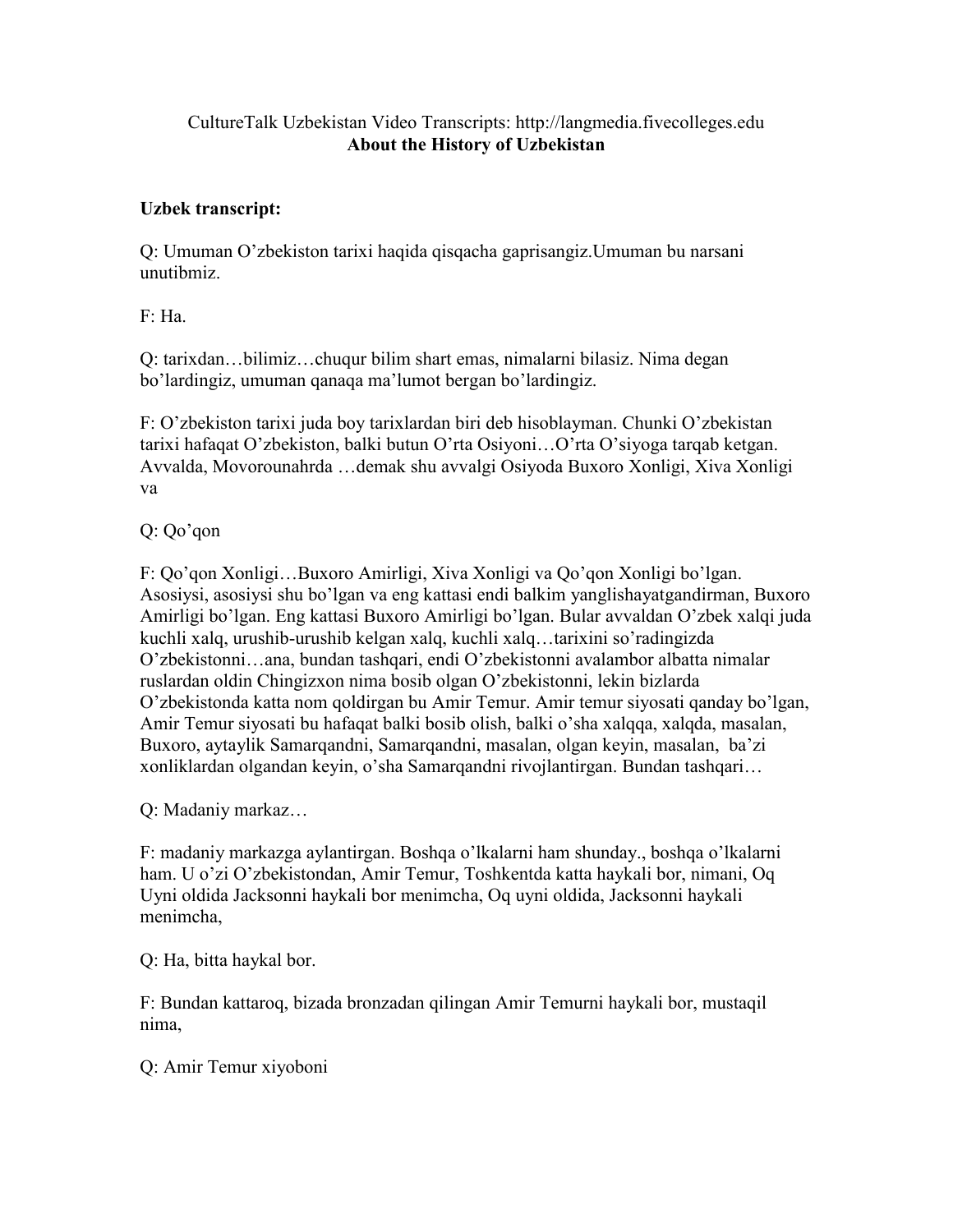F: Amir Temur xiyoboni Toshkentda. Juda katta qurilgan, juda dahshatli qurilgan. Demak,

Q: Shunday haykal yana Shaxrisabzdayam bor juda kattasi, tik turgani, keyin yana Samarqanddayam bor juda katta u yerda o'tirgani, o'tirgan holatda.

F: Xa, o'zi Shaxrisabzda tug'ilgan, ha? Xo'ja Ilg'or qishlog'idami? Ha. xo'sh, ana. Endi juda ko'p amirliklar xonlar o'tgan O'zbekistonda, ko'p o'zlaridan me'moriy yodgorliklar qoldirib ketganlar. Masalan, Somoniylar. Bizda Somoniylar maqbarasi bor, 9-10 asrlar, maqabara haligacha ta'mirlanmagan, shunday, qanday qurilgan shunday turibdi. O'sha Somoniylar davrida eng shu gullab yashnagan davri bo'lgan Buxoroda. Chunki ular mana bu nimalarni soliqlarni ba'zisini umuman yo'qotib tashlagan, ba'zisini juda kam,juda kam soliq qilgan. Bojlarni qisqartirgan, kamaytirgan, ilm, ma'rifat, madaniyatga ko'proq e'tibor bergan, shuning uchun Samoniylar juda ardoqlanib keladi. Bundan tashqari bizlarda Bobur, Zahiriddin Muhammad Bobur, Shayboniyxon bilan urushgan paytda 1501 yillarda, birinchi marta yutgan, ikkinchi marta yutqazgan. Keyin shundan keyin Bobur Afg'onistonga ketadi. Afg'onistondan keyin Hindistonga o'tadi.

## English translation:

K: Could you briefly talk about the history of Uzbekistan? We completely forgot about it.

F: Yes.

K: From the history…your knowledge…no need for deep knowledge, whatever you know. What would you say? What kind of information would you give?

F: I consider Uzbek history [to be] one of the richest histories. Because history of Uzbekistan is not only Uzbekistan, but the whole Central Asia…it is spread all over Central Asia. Firstly, in Maverounnahr…so, in Asia there was former Bukhoro khanate, Khiva khanate, and…

## K: Kokan

F: Kokan, khanate…there were Bukhoro khanate, Khiva khanate, and Kokan, khanate. This was the most important…and the biggest, maybe I am wrong, was Bukhoro Emirate. The biggest was Bukhoro Emirate. From the past Uzbek nation was very strong, a fighting and very strong people…you asked [about] the history of Uzbekistan…so, besides, Uzbekistan was firstly conquered by Chengizkhan before Russians, however we consider, in Uzbekistan we consider [that] Tamurlane contributed a lot [to our history]. How was the policy of Tamurlane? Tamurlane's policy was not only to conquer, but to [bring to] that nation, for example, Bukhoro, let's say, Samarqand, for example after conquering Samarqand, [or] after conquering some khanates, he brought prosperity to Samarqand. Besides…